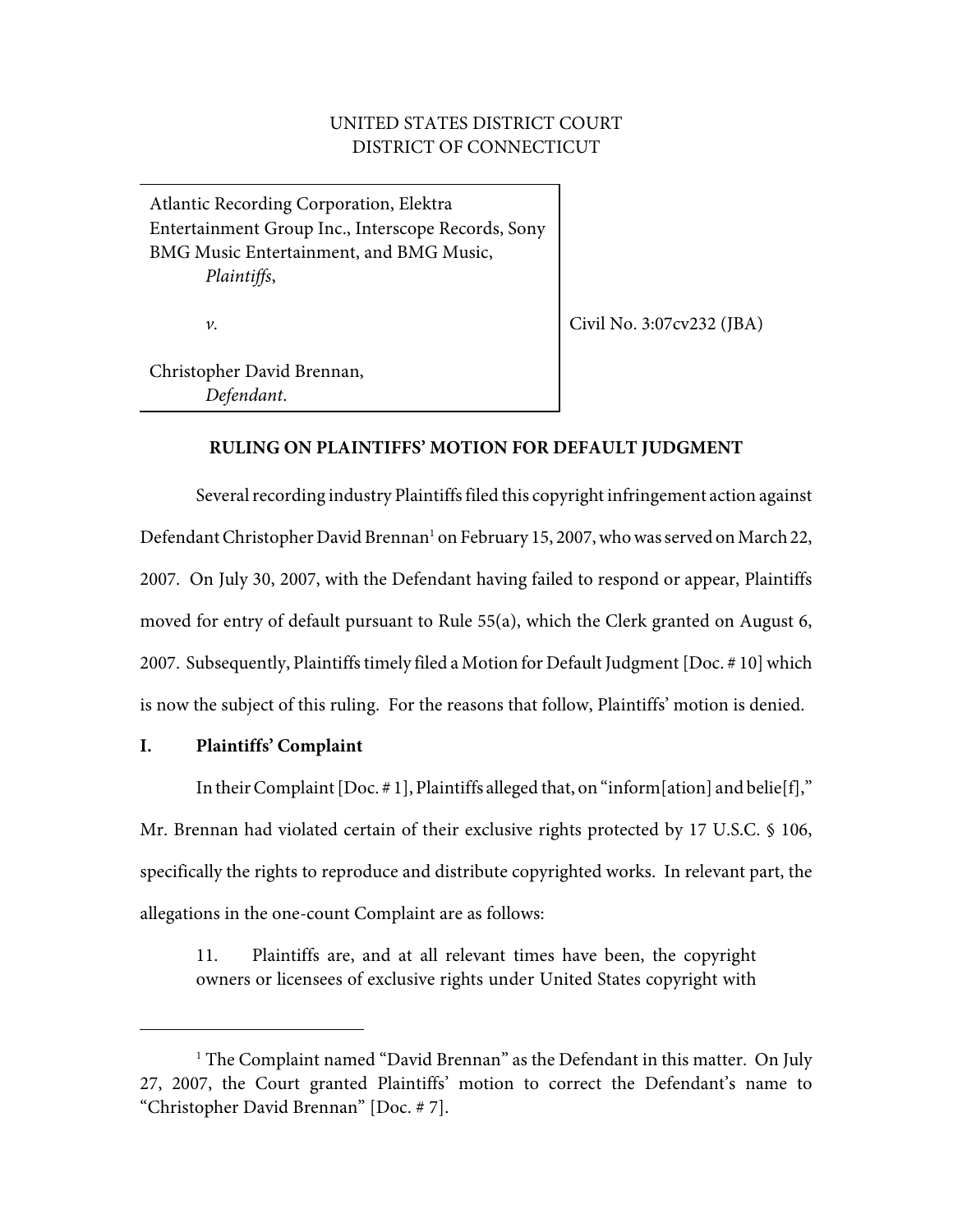respect to certain copyrighted sound recordings (the "Copyrighted Recordings"). The Copyrighted Recordings include but are not limited to each of the copyrighted sound recordings identified in Exhibit A attached hereto . . . . In addition to [these works], Copyrighted Recordings also include certain of the sound recordings listed on Exhibit B which are owned by or exclusively licensed to one or more of the Plaintiffs or Plaintiffs' affiliate record labels . . . .

13. Plaintiffs are informed and believe that Defendant, without the permission or consent of Plaintiffs, has used, and continues to use, an online media distribution system to download the Copyrighted Recordings, to distribute the Copyright Recordings to the public, and/or to make the Copyrighted Recordings available for distribution to others. In doing so, Defendant has violated Plaintiffs' exclusive rights of reproduction and distribution...

15. Plaintiffs are informed and believe that the foregoing acts of infringement have been willful and intentional, in disregard of and with indifference to the rights of Plaintiffs.

16 As a result of Defendant's infringement of Plaintiffs' copyrights and exclusive rights under copyright, Plaintiffs are entitled to statutory damages pursuant to 17 U.S.C. § 504(c) [and] attorneys' fees and costs pursuant to 17 U.S.C. § 505.

(Compl.  $\P$  11–16.) The Plaintiffs are also seeking injunctive relief pursuant to 17 U.S.C.

§§ 502 and 503. (*Id.* ¶ 17.)

### **II. Discussion**

### **A. Relevant Legal Principles**

It is somewhat unusual to discuss in detail the principles underlying a district court's decision whether to grant a motion for default judgment. Guidance from the Second Circuit is often phrased in terms of leaving the matter "to the sound discretion of a district court," citing the need to evaluate the circumstances of a particular case and "to evaluate the credibility and good faith of the parties." *Enron Oil Corp. v. Diakuhara*, 10 F.3d 90, 95 (2d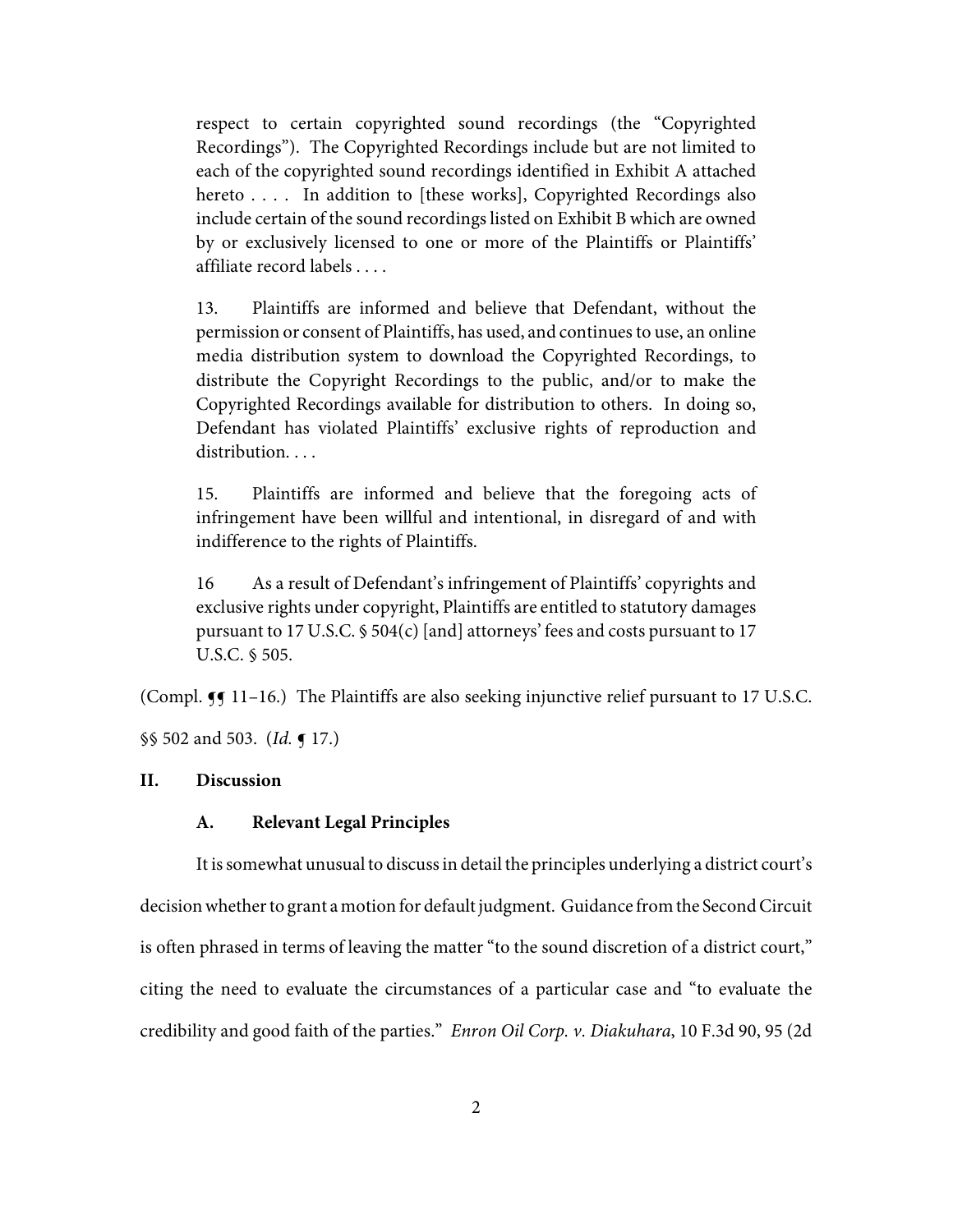Cir. 1993); *Davis v. Musler*, 713 F.2d 907, 912 (2d Cir. 1983) (quotation marks omitted). Once the clerk enters default pursuant to Rule  $55(a)$ , the factual allegations of the complaint, except those pertaining to damages, should ordinarily be taken as true, *Au Bon Pain Corp. v. Artect, Inc.*, 653 F.2d 61, 65 (2d Cir. 1981), with any "doubt [being] resolved in favor of the defaulting party," *Enron Oil*, 10 F.3d at 96. Taking these principles a step further, the Second Circuit has explained elsewhere that the entry of default "constitute[s] a concession of all *well pleaded allegations* of liability," *Greyhound Exhibitgroup, Inc. v. E.L.U.L. Realty Corp.*, 973 F.2d 155, 158 (2d Cir. 1992) (emphasis added), but without then elaborating on the standard by which the allegations in such a complaint should be measured.

The treatises offer some further direction. Citing to Wright & Miller, *Au Bon Pain* counseled that "a district court has discretion under Rule 55(b)(2) once a default is determined to require proof of necessary facts and need not agree that the alleged facts constitute a valid cause of action." 653 F.2d at 65. Moore's Federal Practice suggests linking the question of whether to enter default judgment to the related issue of whether to grant a defaulting party relief under Rules 55(c) or 60(b):

Similar considerations govern a court's exercise of its discretion to set aside a default or a default judgment[.] These considerations are usually listed as (1) whether the default was willful or culpable; (2) whether granting relief from the default would prejudice the opposing party; and (3) whether the defaulting party has a meritorious defense. Such considerations are, therefore, also appropriate considerations when deciding whether to render a default judgment. This is logical. When faced with the decision concerning whether to render a default judgment in the first place, a court logically should consider whether factors are present that would later oblige the court to set that default judgment aside.

10 J. Moore, et al., *Moore's Federal Practice* § 55.31[2] (3d ed. 2007) (footnotes omitted). The Second Circuit made this same linkage in *Pecarsky v. Galaxiworld.com Ltd.*, 249 F.3d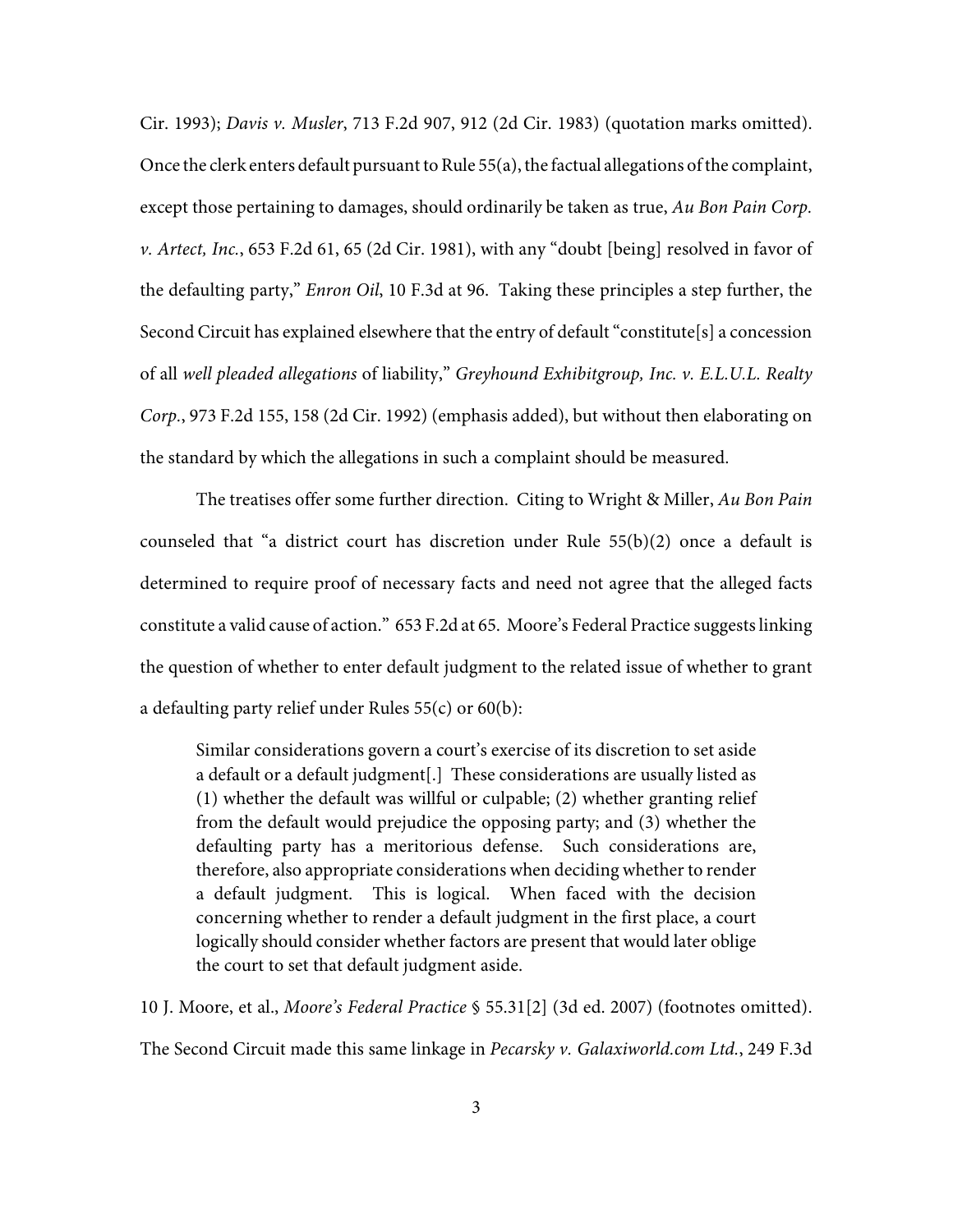167, 170–71 (2d Cir. 2001), where the defaulting party appealed the entry of default judgment rather than following the more common practice of moving to vacate the default judgment. After noting this peculiarity, the court explained that it would review the default judgment granted below according to the same three factors which arise in a Rule 55(c) or 60(b) inquiry: (1) "the willfulness of default"; (2) "the existence of a meritorious defense"; and (3) "the possibility of prejudice to the plaintiffs should the default judgment be vacated." *Id.* at 171; *see also Davis*, 713 F.2d at 915 (enumerating the same considerations in the context of a Rule 60(b) motion). These factors will guide the Court's disposition of Plaintiffs' motion here.

#### **B. Willfulness**

Beginning first with the question of Mr. Brennan's willfulness, the Second Circuit has characterized this "subjective inquiry" as one which

effectively distinguishes those defaults that, though due to neglect, are excusable, from those that are not. At the same time, we recognize that the degree of negligence in precipitating a default is a relevant factor to be considered, [and that] [g]ross negligence can weigh against the party seeking relief from a default judgment, though it does not necessarily preclude relief.

*Am. Alliance Ins. Co. v. Eagle Ins. Co.*, 92 F.3d 57, 61 (2d Cir. 1996) (footnote and citations omitted). On the current sparse record, there is nothing which suggests what Mr. Brennan's reasons were or are for not participating in this action. Lacking more information, the Defendant's failure to answer the complaint after proper service can be characterized as negligent at most, perhaps cutting slightly in favor of the Plaintiffs, if at all. *SeeAm. Alliance*, 92 F.3d at 62 (concluding that "gross negligence weighs somewhat against the defaulted party"); *Wagstaff-El v. Carlton Press Co.*, 913 F.2d 56, 57 (2d Cir. 1990) (crediting the trial court's view of the defendant's conduct as 'so nonchalant as to be willful'"); *cf*. *New York v.*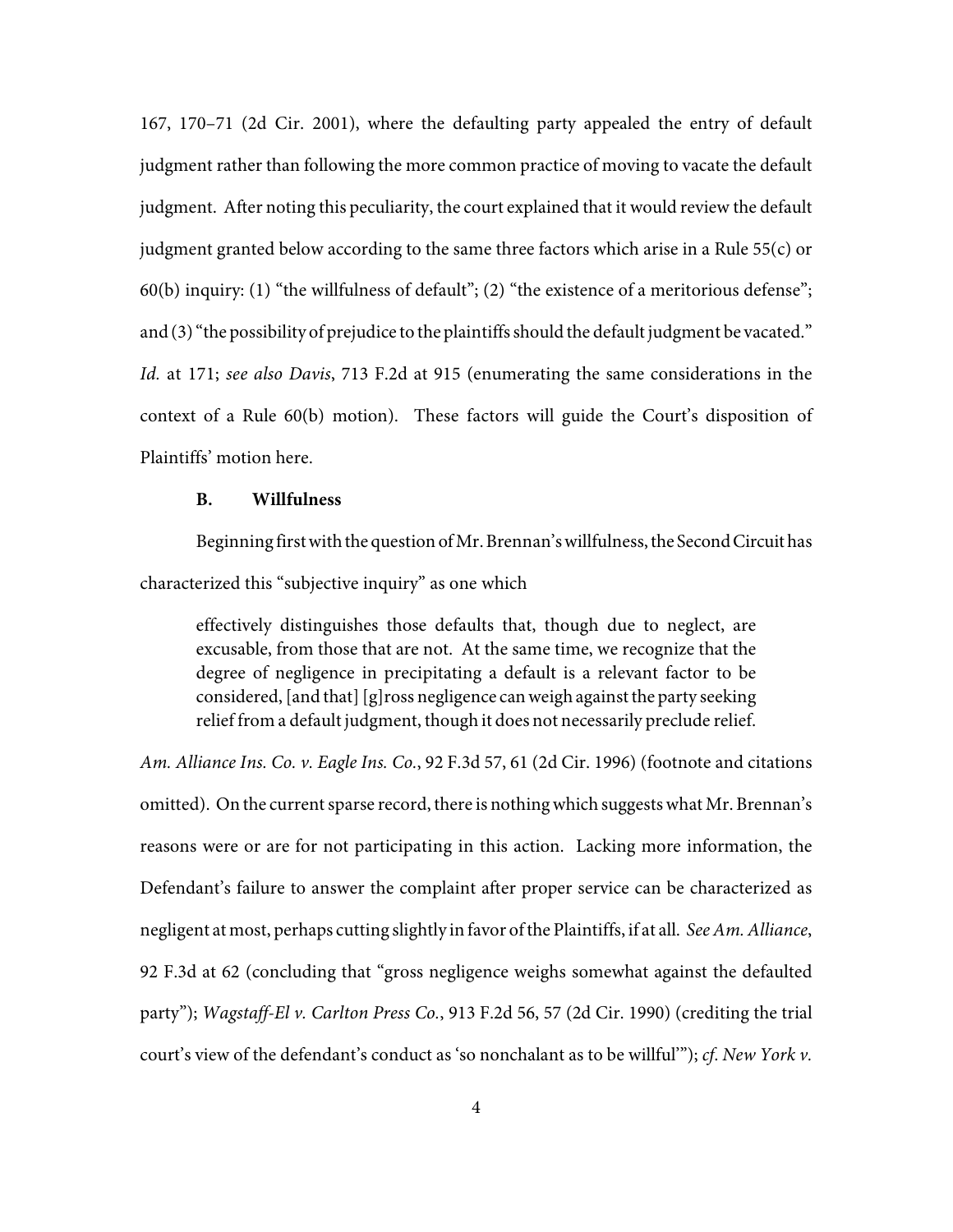*Green*, 420 F.3d 99, 108 (2d Cir. 2005) (finding willfulness based on defendants' "overall plan to delay the proceedings") (quotation marks omitted).

#### **C. Meritorious Defenses**

As to whether Mr. Brennan would have a meritorious defense to the complaint's allegations, this second factor does not demand a high showing. A possible defense is sufficient even if not "ultimately persuasive at this stage," *Am. Alliance*, 92 F.3d at 61, so long as there is something more than mere "conclusory denials," *Enron Oil*, 10 F.3d at 98. According to the *Enron Oil* court, "[t]he test of such a defense is measured not by whether there is a likelihood that it will carry the day, but whether the evidence submitted, if proven at trial, would constitute a complete defense." *Id.*

Plaintiffs' allegations stem from two exclusive rights protected by copyright: (1) reproduction and (2) distribution. The former derives from 17 U.S.C. § 106(1), which grants a copyright owner the right "to reproduce the copyrighted work in copies or phonorecords." The latter distribution right is set out in § 106(3), describing the right "to distribute copies or phonorecords of the copyrighted work to the public by sale or other transfer of ownership, or by rental, lease, or lending." A plaintiff alleging copyright infringement must establish two elements: "(1) ownership of a valid copyright, and (2) copying of constituent elements of the work that are original." *Feist Publ'ns, Inc. v. Rural Tel. Serv. Co.*, 499 U.S. 340, 361 (1991). With the nonexistent factual record—barren because the entirety of Plaintiffs' substantive infringement allegations are on "inform[ation] and belie[f]"—it is unknown whether Mr. Brennan would have a meritorious defense to the claim that he violated Plaintiffs' reproduction rights other than to deny that their "inform[ation] and belie[f]" is actionable and to seek refuge in the fair use doctrine, 17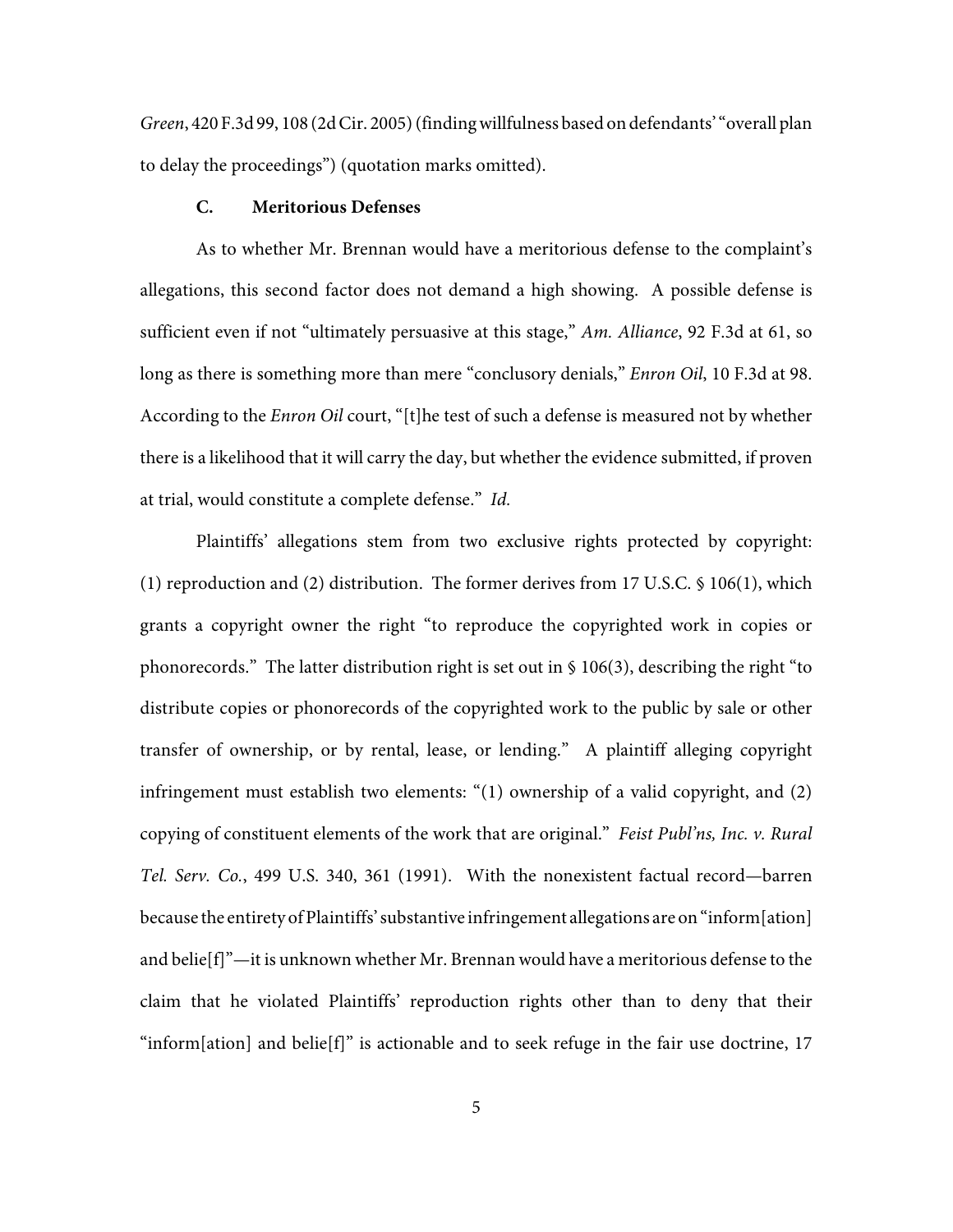U.S.C. § 107. At least one aspect of Plaintiffs' distribution claim is problematic, however, namely the allegation of infringement based on "mak[ing] the Copyrighted Recordings available for distribution to others." (Compl.  $\P$  13.) This amounts to a valid ground on which to mount a defense, for "without actual distribution of copies . . . there is no violation [of] the distribution right." 4 William F. Patry, *Patry on Copyright* § 13:9 (2007); *see also id.* n.10 (collecting cases); *Perfect 10, Inc. v. Amazon.com, Inc.*, 508 F.3d 1146, 1162 (9th Cir. 2007) (affirming the district court's finding "that distribution requires an 'actual dissemination' of a copy").

In other similar cases brought by these Plaintiffs and other record labels, individual defendants have raised a host of colorable defenses; but due to the varying procedural postures, the viability of these defenses has largely yet to be conclusively determined. The defenses which have possible merit include: (1) whether the amount of statutory damages available under the Copyright Act, measured against the actual money damages suffered, is unconstitutionally excessive, *see UMG Recordings, Inc. v. Lindor*, No. 05-1095, 2006 WL 3335048, at \*3 (E.D.N.Y. 2006) (finding the defense non-frivolous); *Zomba Enters., Inc. v. Panorama Records, Inc.*, 491 F.3d 574, 588 (6th Cir. 2007) (rejecting the defense as to a 44:1 damages ratio); *see generally* Blaine Evanson, *Due Process in Statutory Damages*, 3 Geo. J. L. & Pub. Pol'y 601, 637 (2005);<sup>2</sup> and (2) whether the Plaintiffs and their recording industry peers, by bringing infringement suits like this one, have engaged in anticompetitive behavior

<sup>&</sup>lt;sup>2</sup> In *Lindor*, the court referenced a "sworn affidavit asserting that plaintiffs' actual damages are 70 cents per recording and that plaintiffs seek statutory damages under the Copyright Act that are 1,071 times the actual damages suffered." 2006 WL 3335048, at \*3. If this profit margin is accurate and consistent across the industry, the same ratio would apply in this case, as Plaintiffs are seeking the minimum statutory damages of \$3,750, or \$750 per copyrighted work. (Mot. Default J. at 1.)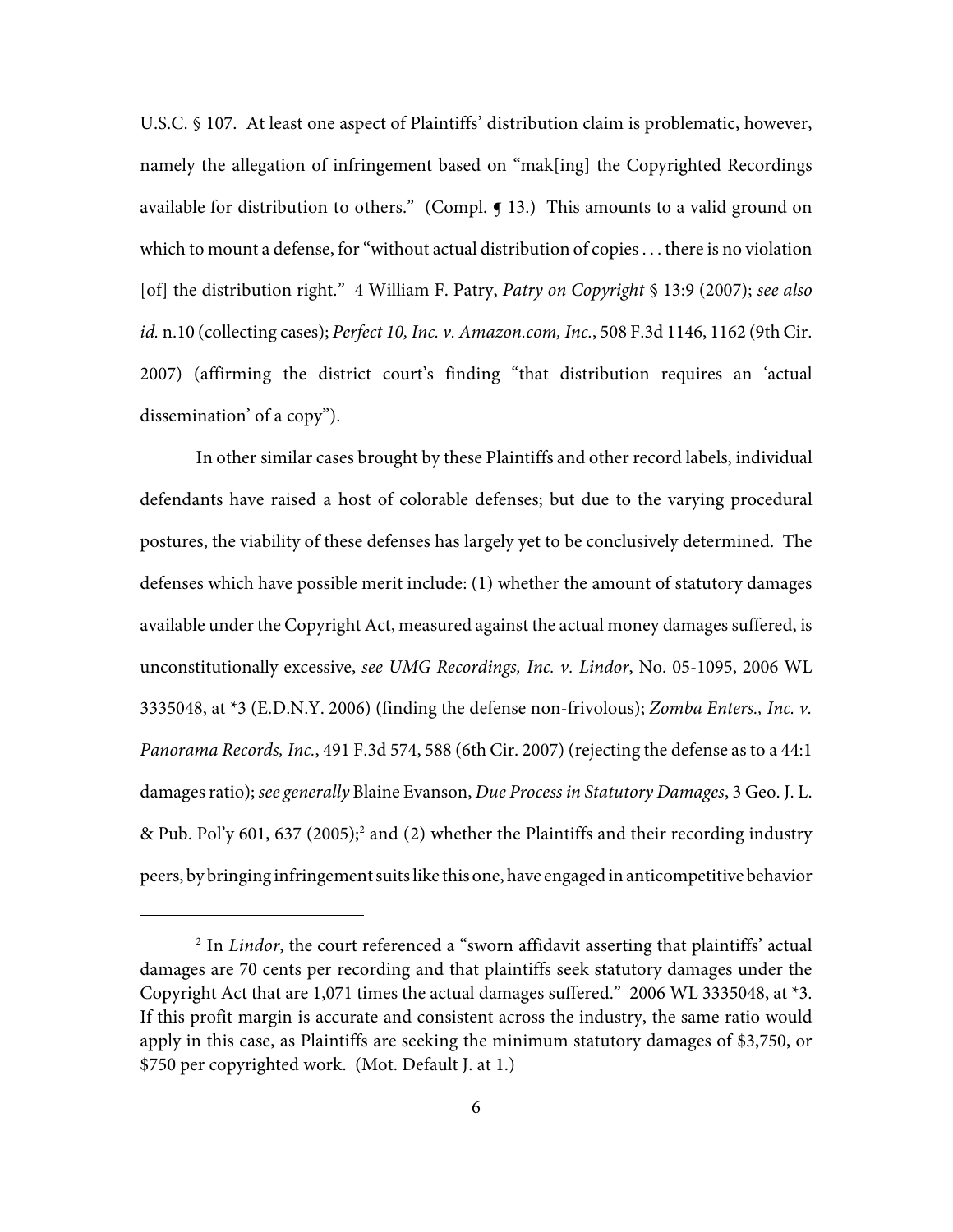constituting copyright misuse, *see Lava Records LLC v. Amurao*, No. 07-321 (S.D.N.Y. Jan. 16, 2007) (motion to dismiss copyright misuse counterclaim pending); *Assessment Techs. of WI, LLC, v. WIREdata, Inc.*, 350 F.3d 640, 647 (7th Cir. 2003) ("The doctrine of misuse prevents copyright holders from leveraging their limited monopoly to allow them control of areas outside the monopoly.") (quotation marks omitted).

In light of these potential defenses, the Court finds that this second factor weighs in favor of Mr. Brennan.

#### **D. Prejudice to Plaintiffs**

The third factor, whether denying the motion for default judgment will prejudice the non-defaulting parties, requires something more than mere delay of the relief Plaintiffs seek. *Enron Oil*, 10 F.3d at 98. Plaintiffs would be prejudiced if denying the motion "may result in the loss of evidence, create increased difficulties of recovery, or provide greater opportunity for fraud and collusion." *Green*, 420 F.3d at 110. Although Plaintiffs are seeking injunctive relief, this prospective concern is once again premised on Plaintiffs' "inform[ation] and belie[f]" as to Mr. Brennan's infringing conduct. Thus, there is no indication that any of the risks highlighted in *Green* are present here, and so this factor weighs against granting default judgment.

Consequently, with two of the *Pecarsky* factors pointing in Mr. Brennan'sfavor, and the third barely, if at all, favoring Plaintiffs, the Court finds that default judgment is inappropriate.

#### **E. Relationship to Rule 12(b)**

Running parallel to the three-factor *Pecarsky* analysis is another concern: whether, given recent precedent, Plaintiffs' complaint adequately states a claim upon which relief may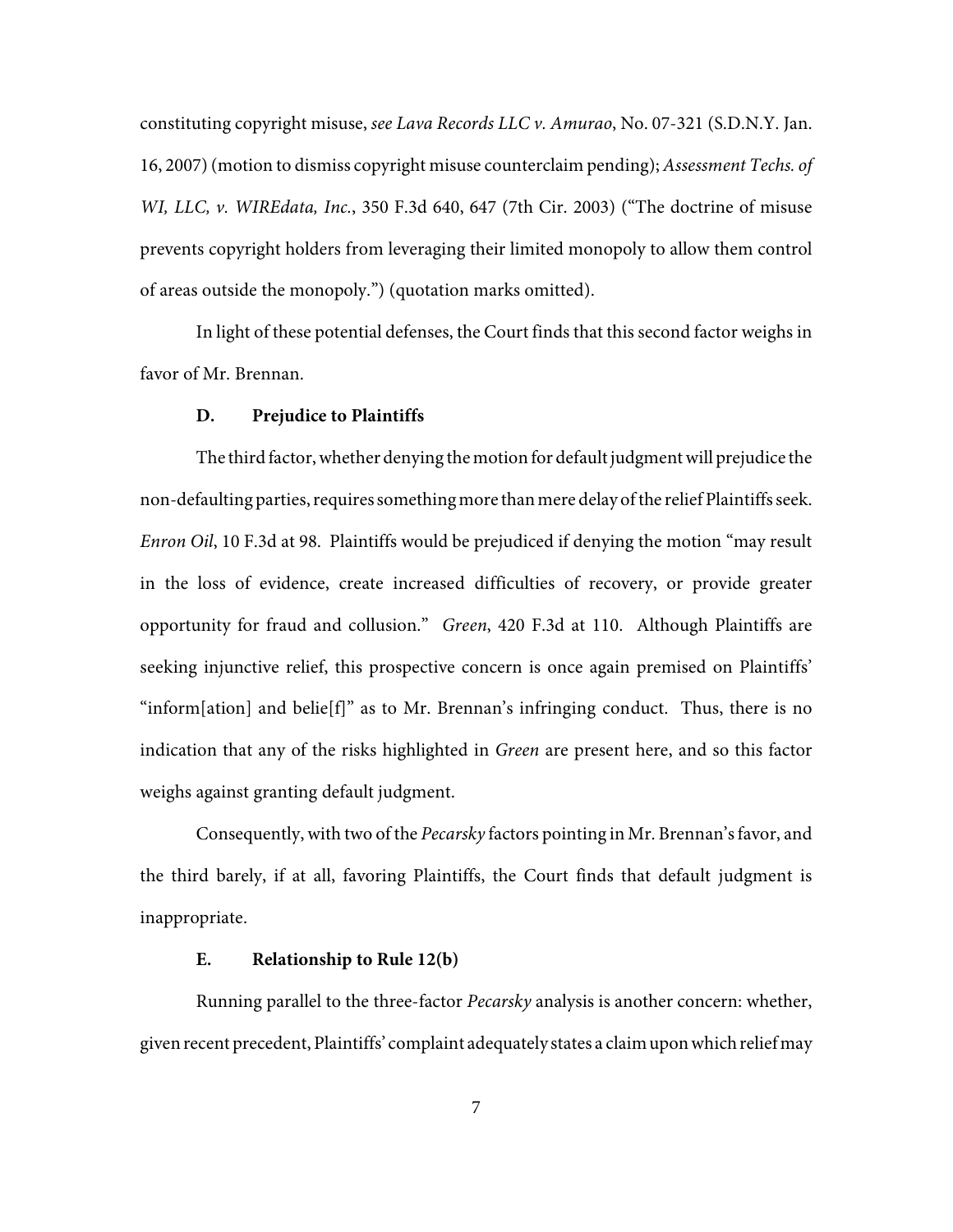be granted. Last Term, the Supreme Court clarified that to survive a Rule 12(b)(6) motion to dismiss, a complaint "does not need detailed factual allegations, [but] a plaintiff's obligation to provide the 'grounds' of his 'entitle[ment] to relief' requires more than labels and conclusions." *Bell Atl. Corp. v. Twombly*, 127 S. Ct. 1955, 1964–65 (2007). Importantly, the Court emphasized that this requires "[f]actual allegations [which are] enough to raise a right to relief above the speculative level." *Id.*; *see ATSI Comm'ns, Inc. v. Shaar Fund, Ltd.*, 493 F.3d 87, 98 n.2 (2d Cir. 2007) ("declin[ing] to read *Twombly*'s flexible 'plausibility standard' as relating only to antitrust cases").

In *Interscope Records v. Rodriguez*, No. 06-2485, 2007 WL 2408484, at \*1 (S.D. Cal. Aug. 17, 2007), the court was faced with a similar motion for default judgment by recording industry plaintiffs against an unresponsive defendant. After noting the Supreme Court's recent language in *Twombly* quoted above, the court reasoned:

Plaintiff here must present at least some facts to show the plausibility of their allegations of copyright infringement against the Defendant. However, other than the bare conclusory statement that on "information and belief" Defendant has downloaded, distributed and/or made available for distribution to the public copyrighted works, Plaintiffs have presented no facts that would indicate that this allegation is anything more than speculation. The complaint is simply a boilerplate listing of the elements of copyright infringement without any facts pertaining specifically to the instant Defendant. The Court therefore finds that the complaint fails to sufficiently state a claim upon which relief can be granted and entry of default judgment is not warranted.

*Id.* Notably, the complaint in *Rodriguez* was nearly identical to the one filed by Plaintiffs in this case, particularly in the respect that gives this Court pause. Rather than provide "[f]actual allegations" sufficient to make their claims for relief more than mere conjecture, Plaintiffs' allegations of infringement lack any factual grounding whatsoever, and rely